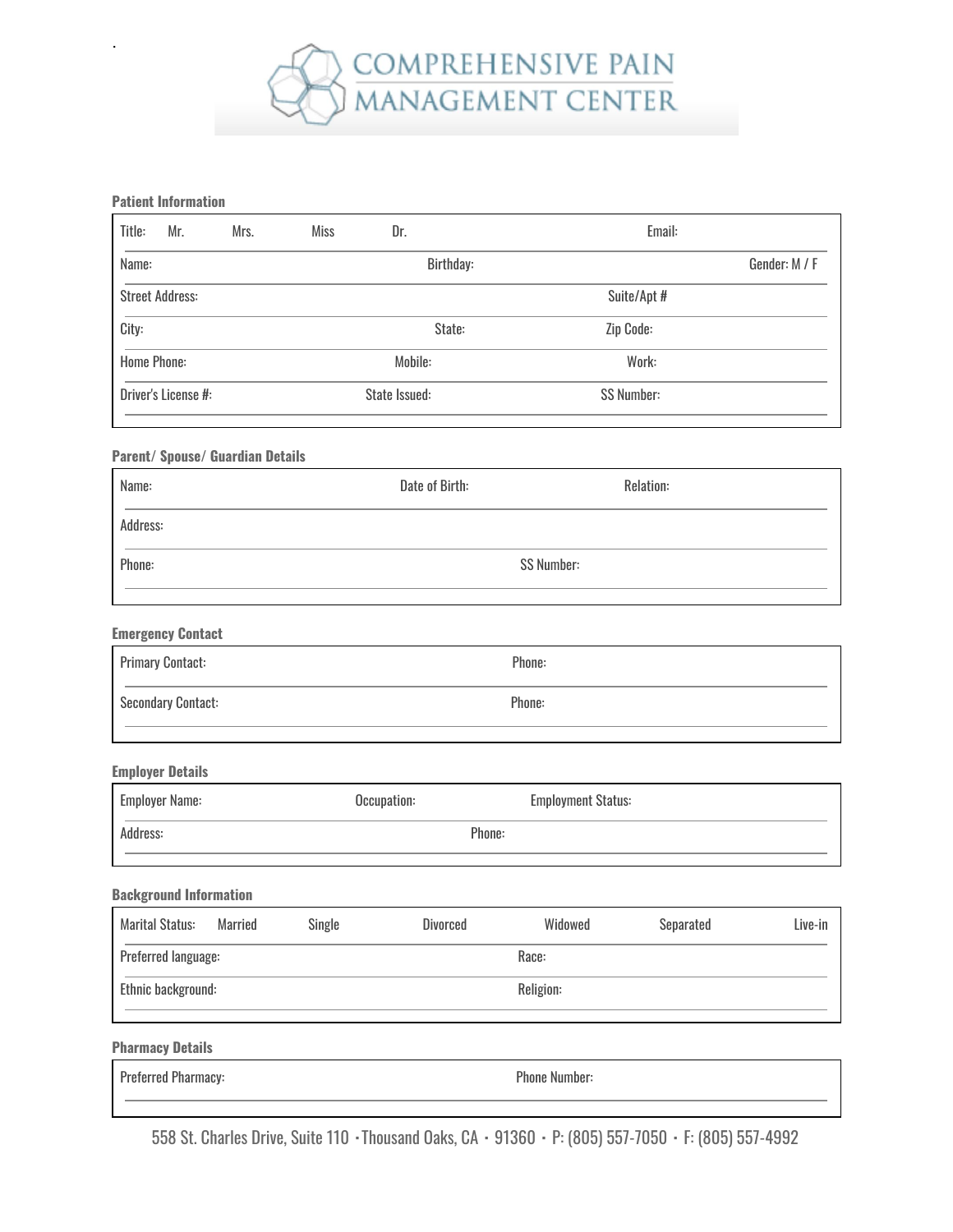

# **Physician and Referral Details**

.

| <b>Primary Physician:</b>    | Phone: |
|------------------------------|--------|
| Referring Physician/ Source: |        |
| <b>Insurance Details</b>     |        |

| Primary Insurance:      |                    | Subscriber ID:     |  |
|-------------------------|--------------------|--------------------|--|
| Secondary Insurance:    |                    | Subscriber ID:     |  |
| <b>Subscriber Name:</b> | Date of Birth:     | Relation:          |  |
| SSN:                    | <b>Cell Phone:</b> | <b>Work Phone:</b> |  |
|                         |                    |                    |  |

# **Notice of Privacy Practice**

| I hereby acknowledge that I received a copy of this medical practice's <b>Notice of Privacy Practices.</b> I further acknowledge that a copy of<br>the current notice will be posted in the recreation area, and that a copy of any amended Notice of Privacy Practices will be available at<br>each appointment. |        |  |  |  |
|-------------------------------------------------------------------------------------------------------------------------------------------------------------------------------------------------------------------------------------------------------------------------------------------------------------------|--------|--|--|--|
| I would like to receive a copy of any amended Notice of Practices by email at:<br>◘                                                                                                                                                                                                                               |        |  |  |  |
| <b>Patient Signature:</b>                                                                                                                                                                                                                                                                                         | Date:  |  |  |  |
| <b>Print Name:</b>                                                                                                                                                                                                                                                                                                | Phone: |  |  |  |
| If not signed by the patient, please indicate relationship:<br>Parent/ Guardian of minor patient<br>❏<br>Guardian or conservator of an incompetent patient<br>◘                                                                                                                                                   |        |  |  |  |
| Name and address of patient:                                                                                                                                                                                                                                                                                      |        |  |  |  |
|                                                                                                                                                                                                                                                                                                                   |        |  |  |  |
|                                                                                                                                                                                                                                                                                                                   |        |  |  |  |
|                                                                                                                                                                                                                                                                                                                   |        |  |  |  |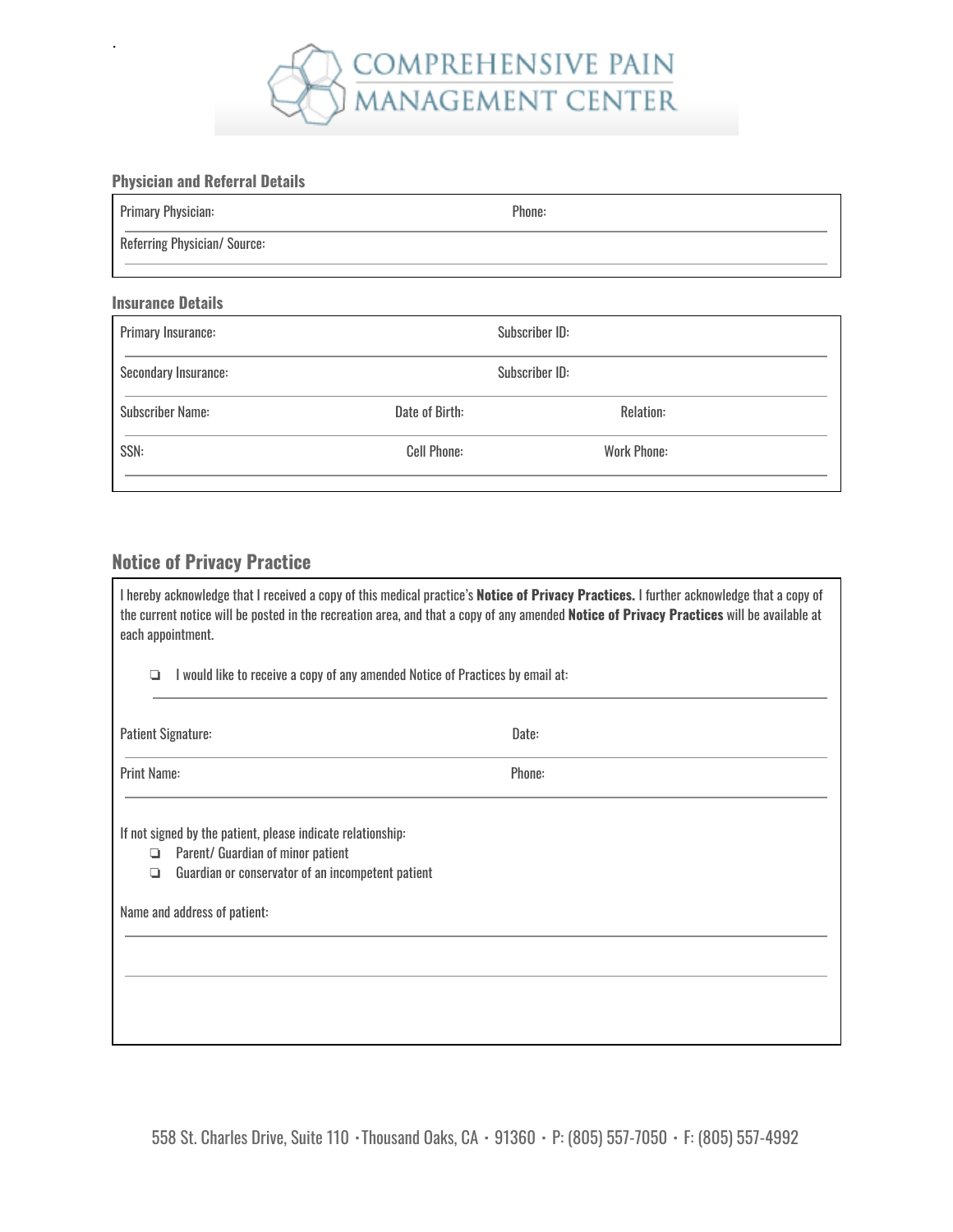

## **Pain Management Treatment Agreement**

This document is an agreement between the same and the patient, and James T. Lin, M.D., physician. Patient agrees to the policies as listed below to manage chronic pain. Patient acknowledges the fact of habituation on the opioid medication as a direct consequence of its use. Because of the controlled nature of these medications, strict accountability is required. The following policies are necessary for continued treatment:

- ❖ Regularly monthly visits for patient with scheduled II medication must be made to assess response and observe complications.
- ❖ ALL pain medications will be prescribed by ONE physician, which in this case, Dr. James Lin.
- ❖ ALL pain medication prescriptions will be filed at one pharmacy. Patient chooses:

Pharmacy Name:

.

Address: Phone:

- ❖ Physician has complete liberty to discuss treatment details with the pharmacist at the dispensing pharmacy, and may ask the pharmacy for information about other medications, which have been prescribed for the patient.
- $\bullet$  Random urine drug screens will be requested at any time. Urine must be given in before given medication prescription.

NOTE: YOU ARE RESPONSIBLE FOR ANY LAB FEES THAT ARE BILLED TO YOU. IF YOU HAVE INSURANCE WITH A HIGH DEDUCTIBLE, EXPECT A LAB BILL. YOU CAN ALSO PAY LAB CASH FEE (ASK LAB TECH FOR FEES) TO AVOID BILLS. IF YOU DO NOT HAVE INSURANCE YOU ARE RESPONSIBLE FOR EACH URINE DRUG TEST GIVEN. MEDICARE PATIENTS, YOU ARE RESPONSIBLE FOR 20%, IF YOU HAVE SECONDARY INSURANCE, PLEASE MAKE SURE WE HAVE YOUR SECONDARY INSURANCE TO AVOID A BILL.

| Sign | ланы |
|------|------|
|      |      |

- ❖ Prescribed medication will be closely guarded. Please note these medications could be hazardous or lethal to another person, who is not tolerant to their effect. Patient will take as much care with medications, and written prescription, as they would their driver license or credit cards.
- ❖ Medications WILL NOT be replaced (if they are lost, fall into the toilet, are eaten by pets, left on airplane or car, or for any other reason. If your medications are lost or stolen an INCIDENT REPORT must be filed at the local police station or by a police officer. Once a hard copy of the police report is obtained, ONE exception may be made. Be sure to ask officer for turn around time.
- $\bullet$  Early refills will not be given. If patient uses a month supply of medications within three weeks, the last week will be without medications.
- $\bullet$  All confidentiality of prescription and medication records is waived if there is any request from legal authorities for the information concerning inappropriate or unlawful use of controlled substances. Failure to adhere to these policies will result in permanent cessation of pain medication prescribed by Dr. James Lin. Patient understanding that he/she will not take medications or substances (prescription or recreational), which have been disclosed to physician.

| <b>Patient Signature:</b>   | Date:    |
|-----------------------------|----------|
| <b>Print Name:</b>          | Witness: |
| <b>Physician Signature:</b> | Date:    |

558 St. Charles Drive, Suite 110 ▪Thousand Oaks, CA ▪ 91360 ▪ P: (805) 557-7050 ▪ F: (805) 557-4992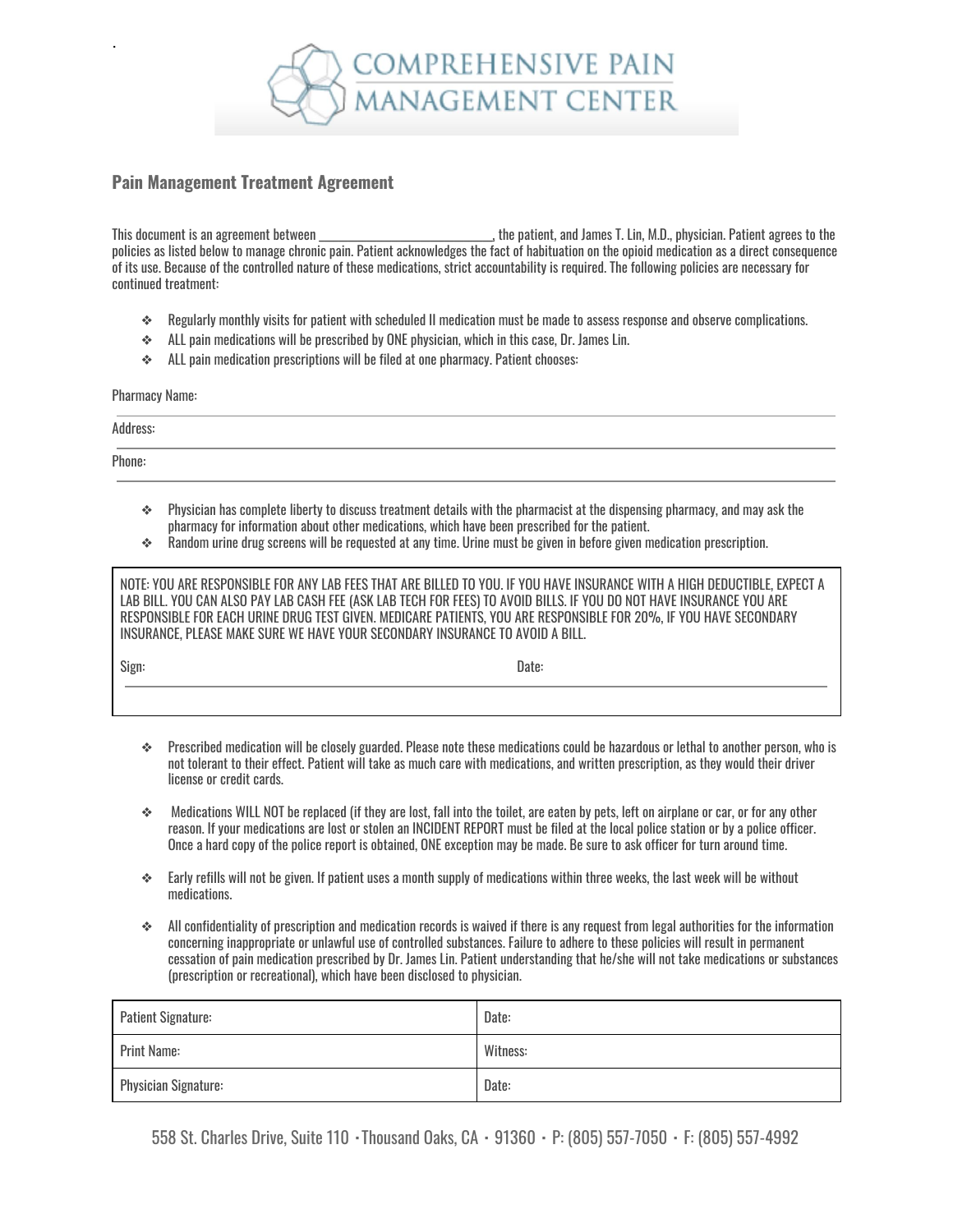

# **Financial Agreement**

.

- 1. **PAYMENT** is expected at the time of you visit. We will accept cash, check, or credit card. Payment will include any unmet deductible, copayment amount, or non-covered charges from your insurance company. If you do not carry insurance, or if your coverage is currently under a pre-existing condition clause, payment in full is expected at the time of your visit. We do ask for a copy of an ID card and of license due to the many cases of identity theft in the news lately. (Please do not be offended!)
- 2. **INSURANCE** We are out-of-network providers. We will file all of these insurance claims. A list of these insurance plans is available upon request. Please remember that insurance is a contract between the patient and the insurance company and ultimately the patient is responsible for payment in full. If your insurance company does not pay the practice within a reasonable period of time, you will be billed. If we later receive payment from your insurer, we will refund any overpayment to you.

If our doctors are not listed in your plan's network, you may be responsible for partial or full payment. If you are insured by a plan with which we have no prior arrangement, we will prepare and send the claim in for you on an unassigned basis. This means the insurer may send the payment directly to you and therefore, our charges for you are due at the time of service. Due to the many different insurance products out there, our staff cannot guarantee your eligibility and coverage. Be sure to check with your insurer's member benefits department about services and physicians before your appointment. Many web sites have erroneous information and are not a guarantee of coverage. You are responsible for obtaining a properly dated referral if required by your insurer and responsible for payment if your claim rejects for the lack of one.

Not all insurance plans cover all services. In the event your insurance plan determines a service to be "not covered", you will be responsible for the complete charge. Payment is due upon receipt of a statement from our office. All procedures billed in this office are considered covered unless limited by your specific insurance policy.

Patients who insist on "day of" urgent/emergent scheduling or care after hours or on days the office is closed will be assessed an additional urgent care or after hours fee. These fees will be billed to your insurance carrier or collected as part of the office charges or self-pay patients.

- 3. **LATE CHARGES** of 12% annually will be applied to all patient balances 90 days old or greater.
- 4. **RETURNED CHECKS** Will incur a \$35.00 service charge. You will be asked to bring cash, certified funds or a money order to cover the amount of the check plus the \$35 service charge to pay the balance prior to receiving services from our staff or the physician. Stop payments constitute a breach of payment and are subject to the \$35 service fee and collections action. All bad checks written to this office are subject to collections and will be prosecuted in Ventura County.
- 5. **ACCOUNTING PRINCIPALS** Payment and credits are applied to the oldest charges first, except for insurance payments which are applied to the corresponding dates of service.
- 6. **FORMS FEE** Completing insurance forms, copying medical records, etc… Requires office staff time and time away from patient care for out doctors. We require pre-payment for completing forms, copying medical records, notarizing, or for extra written communication by the doctor. The charge is determined by the complexity of the form, letter, or communication. Base form charges are \$35.00 per occurrence plus an applicable postage or notary fees. Postage is for our office fee schedule. Comprehensive Pain Management Center will have 15 business days in which to copy records before making them available for patient to pick up, and these 15 days will commence after payment for copying has been received and after patient has signed this form authorizing records' release.
- 7. **BILLING OFFICE** If you have any questions in regards to any of your billing statements our billing department is available to assist you. Please CALL 805-557-7050 ext 119.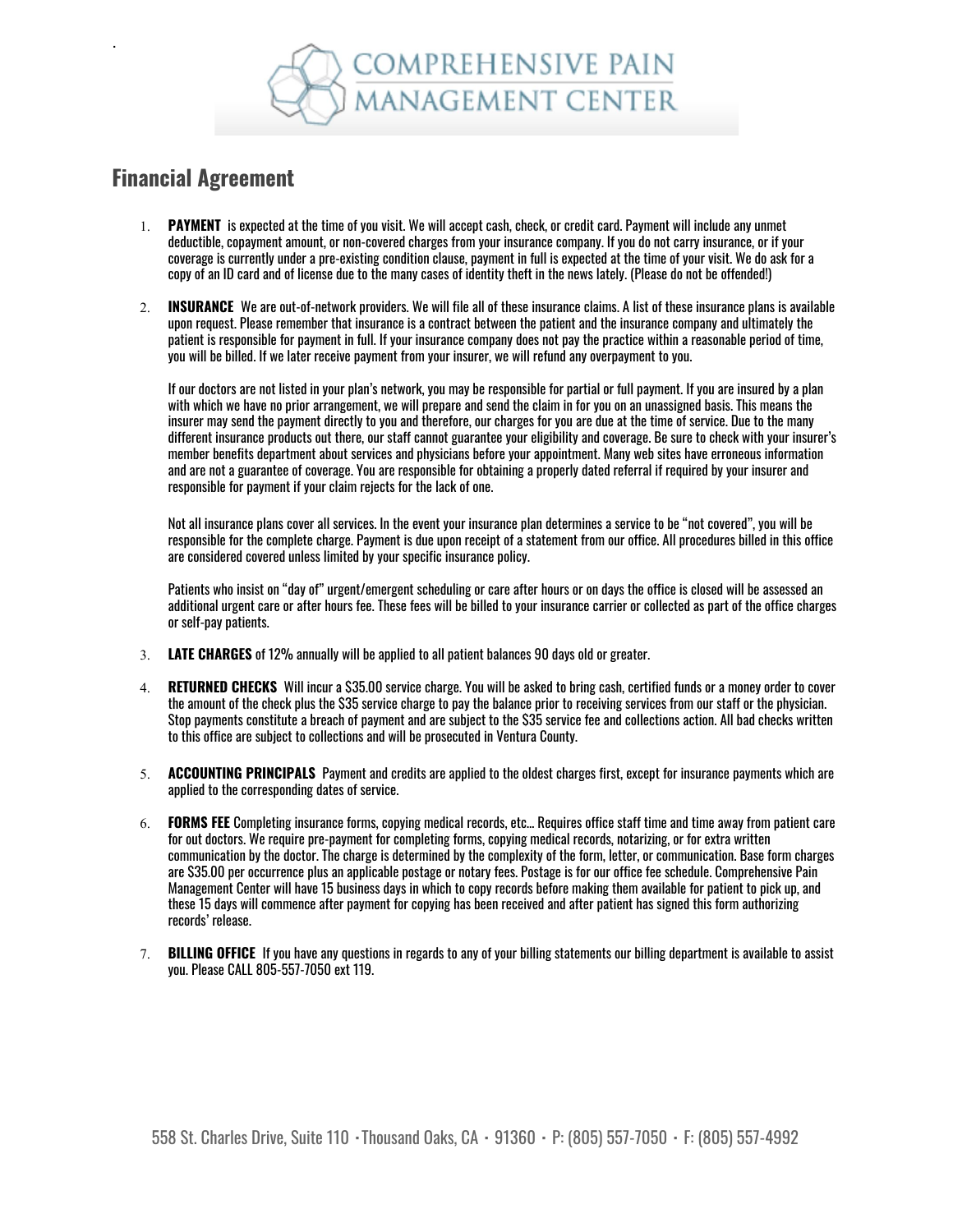

.

- 8. **CANCELLATIONS OR MISSED APPOINTMENTS** If you do not cancel your appointment at least 24 hours before, or if you no-show, we will assess you a \$50.00 missed appointment fee.
- 9. **RESPONSIBILITY FOR PAYMENT** I understand that I, personally, am financially responsible to James Lin, MD/ Comprehensive Pain Management Center for charges not covered by the assignment of insurance benefits.
- 10. **ASSIGNMENT OF INSURANCE BENEFITS** <sup>I</sup> hereby assign, transfer, and set over directly to James Lin, MD/Comprehensive Pain Management Center sufficient monies and /or benefits for basic and major medical to which I may be entitled for professional and medical care, to cover the costs of the care and treatment rendered to myself or my department in said clinic. I authorize James Lin, MD/ Comprehensive Pain Management Center to contact my insurance company or health plan administrator and obtain all pertinent financial information concerning coverage and payments under my policy. I direct the insurance company or health plan administrator to release such information to James Lin, MD/Comprehensive Pain Management Center. I authorize James Lin, MD/Comprehensive Pain Management Center to release all medical information (including but not limited to, information on psychiatric conditions, sickle cell anemia, alcohol and drug abuse, and communicable diseases) requested by my health insurance carrier, Medicare, other physicians or providers, any other third-party payers.
- 11. **CHANGING INSURANCE,** I am responsible to notify James Lin, MD/ Comprehensive Pain Management Center immediately if I change my insurance carrier, policy or status of coverage. I understand that failure to notify James Lin, MD/Comprehensive Pain Management Center will result in incorrect billing in eligibility. This means that I am responsible for all balance of the services that incurred during this time.
- 12. **RELEASE OF INFORMATION** I hereby authorized James Lin, MD/Comprehensive Pain Management to release to governmental agencies, Insurance carriers, or others who are financially liable for such professional and medical care, all information needed to substantiate claim and payment.
- 13. **COLLECTION FEES** I understand that in the event my account is placed in collection status, any additional fees incurred due to this, will be added to my outstanding balance. This includes but is not limited to late fees, collections agency fees, court costs, interest and fines. I understand that these additional fees will be my personal responsibility to pain in full.
- 14. **DIVORCED PARENTS OR PATIENTS** by signing below, the adult who signs a minor child into our practice on the day of service accepts responsibility for payment. This office does not promise to send bills or records to other parent/guardian for issues of payment or communication. We will communicate about treatment and payment with the parent who signs in that day. Parents are responsible between themselves to communicate with each other about the treatment and payment issues.

**I have read and understand the practice's financial policy and I agree to be bound by its terms.**

**I also understand and agree that such terms may be amended by the practice from time to time.**

| <b>Patient Signature:</b>  | Date: |
|----------------------------|-------|
| <b>Patient Print Name:</b> |       |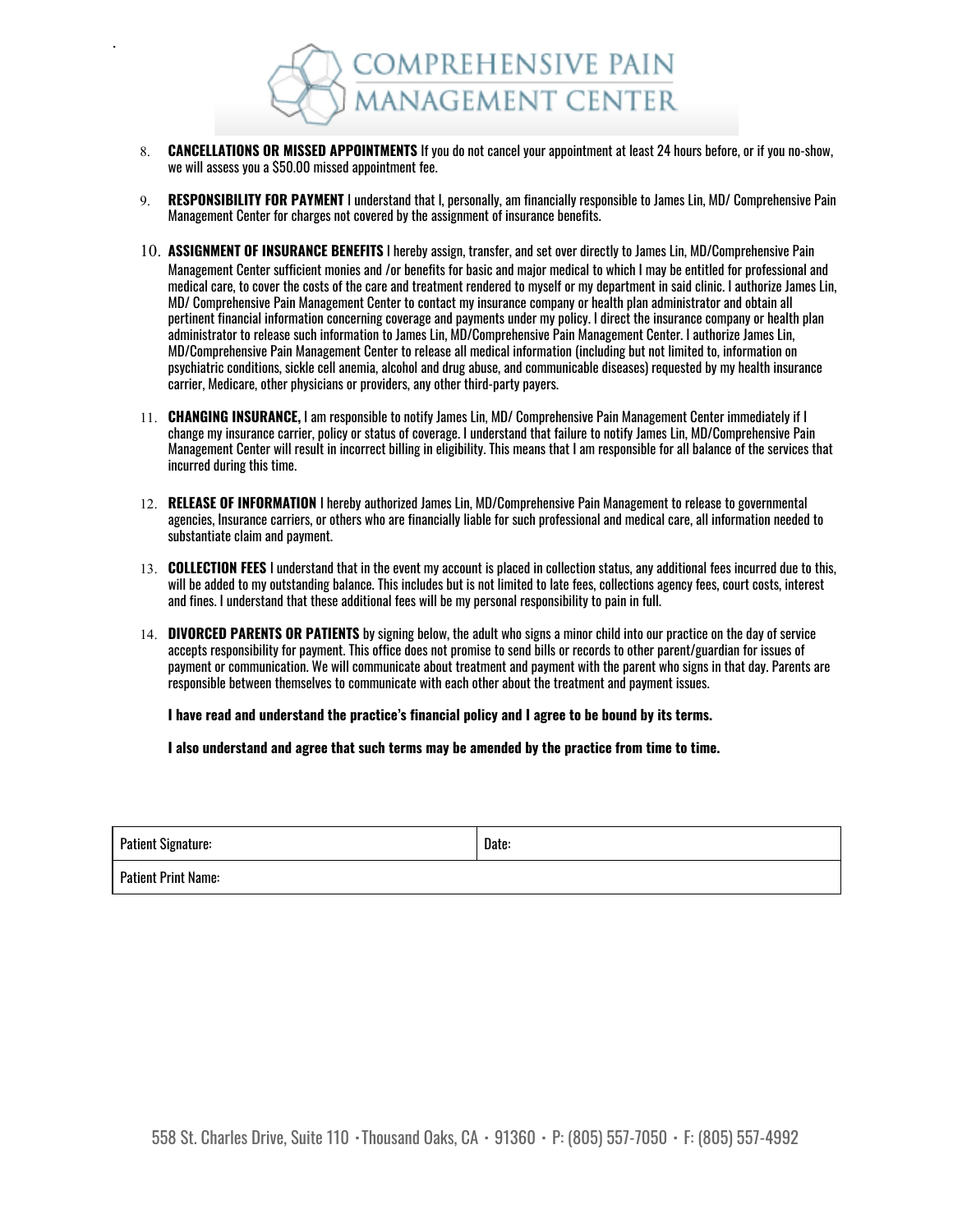

#### **Name: Date:**

.

## **New Patient Evaluation**

What is the major reason you are coming to see the doctor (chief complaint)?:

Mark an "X" on the figures below where your pain start and show where it goes with an arrow. R

When did pain start?

What were you doing when the pain first started?

Does the pain occur at certain times?

- ❏ No
- Yes, please explain

## Describe your pain:

| <b>Throbbing</b><br>⊐ | Heavy<br>❏                  | Gnawing<br>❏        |
|-----------------------|-----------------------------|---------------------|
| Shooting              | Sickening<br>u              | <b>Burning</b><br>❏ |
| <b>Stabbing</b>       | Fearful                     | Aching<br>u         |
| Sharp                 | <b>Punishing Cruel</b><br>❏ | Tender              |
| Cramping              | <b>Splinting</b>            | <b>Exhausting</b>   |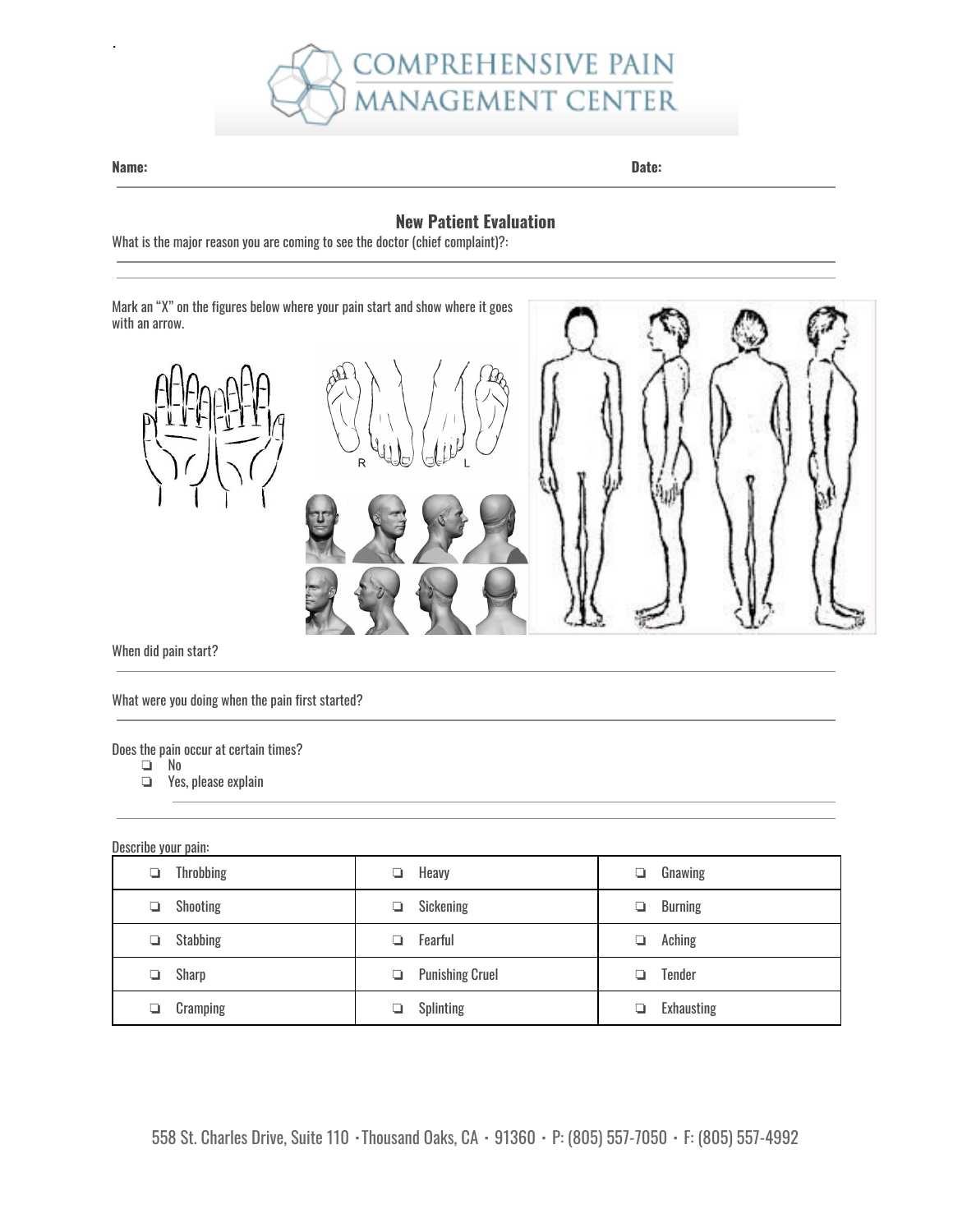

#### Describe your pain at its worst (0 to 10, 10 being the worst):

Describe your pain at its best (0 to 10, 0 being the best):

Describe your average pain (0 to 10):

#### What makes your pain worse:

.

| <b>Bending</b> | Sexual Intercourse<br>⊔     | Coughing<br>⊐ |
|----------------|-----------------------------|---------------|
| Lifting        | $\Box$ Standing a long time | Sneezing      |
| Defecation     | Sitting a long time<br>u.   | Other:        |

### What makes your pain better:

| lce            | Activity               | <b>Bending Backwards</b> |
|----------------|------------------------|--------------------------|
| ⊔              | ⊔                      |                          |
| Heat           | <b>Bending Forward</b> | Medications              |
| n              | ▫                      | . .                      |
| <b>Sitting</b> | <b>Fetal Position</b>  | Other:                   |
| ❏              | L.                     | n                        |

### Are there any other symptoms/ problems associated with your pain?

| Difficulty Sleeping                | Depression |
|------------------------------------|------------|
| $\Box$ Difficulty with Intercourse | Other:     |

# **Treatment History**

## Which of the following types of caregivers have you visited?

| Sports Medicine                | Neurology     |
|--------------------------------|---------------|
| ❏                              | ⊔             |
| Orthopedics<br>▫               | Spine Surgeon |
| <b>Rehabilitation Medicine</b> | Chiropractor  |
| n.                             | ▫             |

## Which of the following have you taken prior to your visit here today?

| Tylenol (acetaminophen)<br>▫  | Opioids          | Lyrica<br>u.                 |
|-------------------------------|------------------|------------------------------|
| Anti-inflammatory agents<br>⊔ | <b>Steroids</b>  | Amitriptyline (Elavil)<br>o. |
| Muscle relaxers               | <b>Neurontin</b> | Other:                       |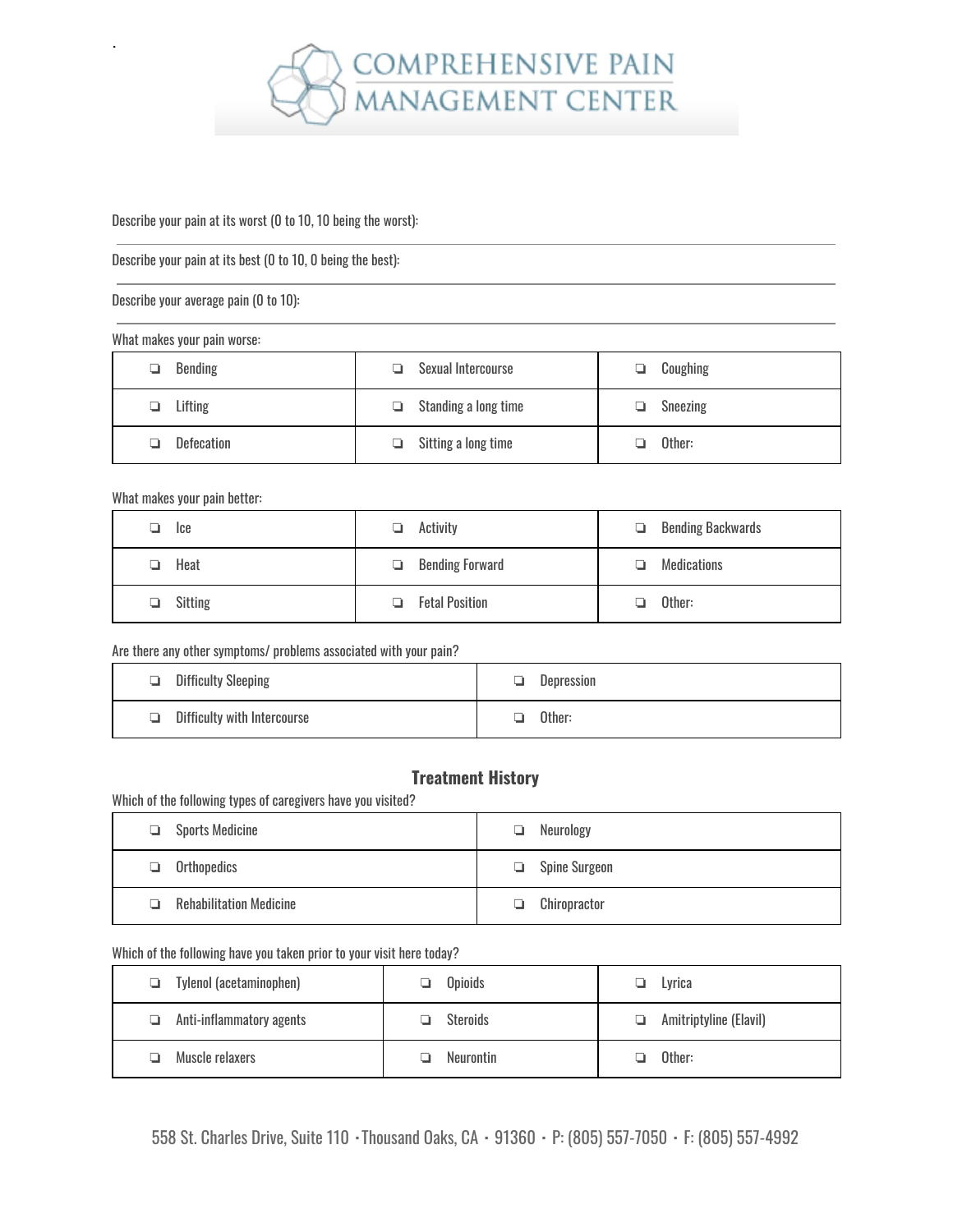

#### Have you had any of the following interventions done for your pain?

.

| <b>TENS Unit</b> | Nerve Blocks                       | Radiofrequency             |
|------------------|------------------------------------|----------------------------|
| Cryotherapy      | <b>Trigger Point Injections</b>    | Sacroiliac Joint Injection |
| Ultrasound       | <b>Facet Injection</b>             | Other:                     |
| Diskography      | <b>Epidural Steroid Injections</b> |                            |

## Have you had any of the following surgical interventions done for your pain?

| Discectomy | Fusion      | <b>Spinal Cord</b><br>n<br><b>Stimulator</b> | Laminectomy<br>⊐ |
|------------|-------------|----------------------------------------------|------------------|
| Pain Pump  | Kyphoplasty | Other:                                       |                  |

## Have you undergone any of the following for your pain?

| <b>Bed Rest</b>             | <b>Physical Therapy</b><br>❏ | <b>Medications</b> |
|-----------------------------|------------------------------|--------------------|
| <b>Lumbar Traction</b><br>ப | <b>Biofeedback</b>           | Prolotherapy<br>Q. |
| Exercises                   | Acupuncture                  | Counseling         |
| <b>Manipulations</b><br>⊐   | Loss of Work                 | Other:             |

Drug allergies and reaction:

- ❏ NKDA (No Known Drug Allergies
- ❏ Allergies or reactions to:

## **Medication List** (continue on back side if needed)

| <b>Medications &amp; Directions</b> |     |     |
|-------------------------------------|-----|-----|
|                                     | b.  | 11. |
|                                     |     | 12. |
|                                     | 0   | 13. |
| т.                                  | IJ. | 14. |
| C.                                  | 10. | 15. |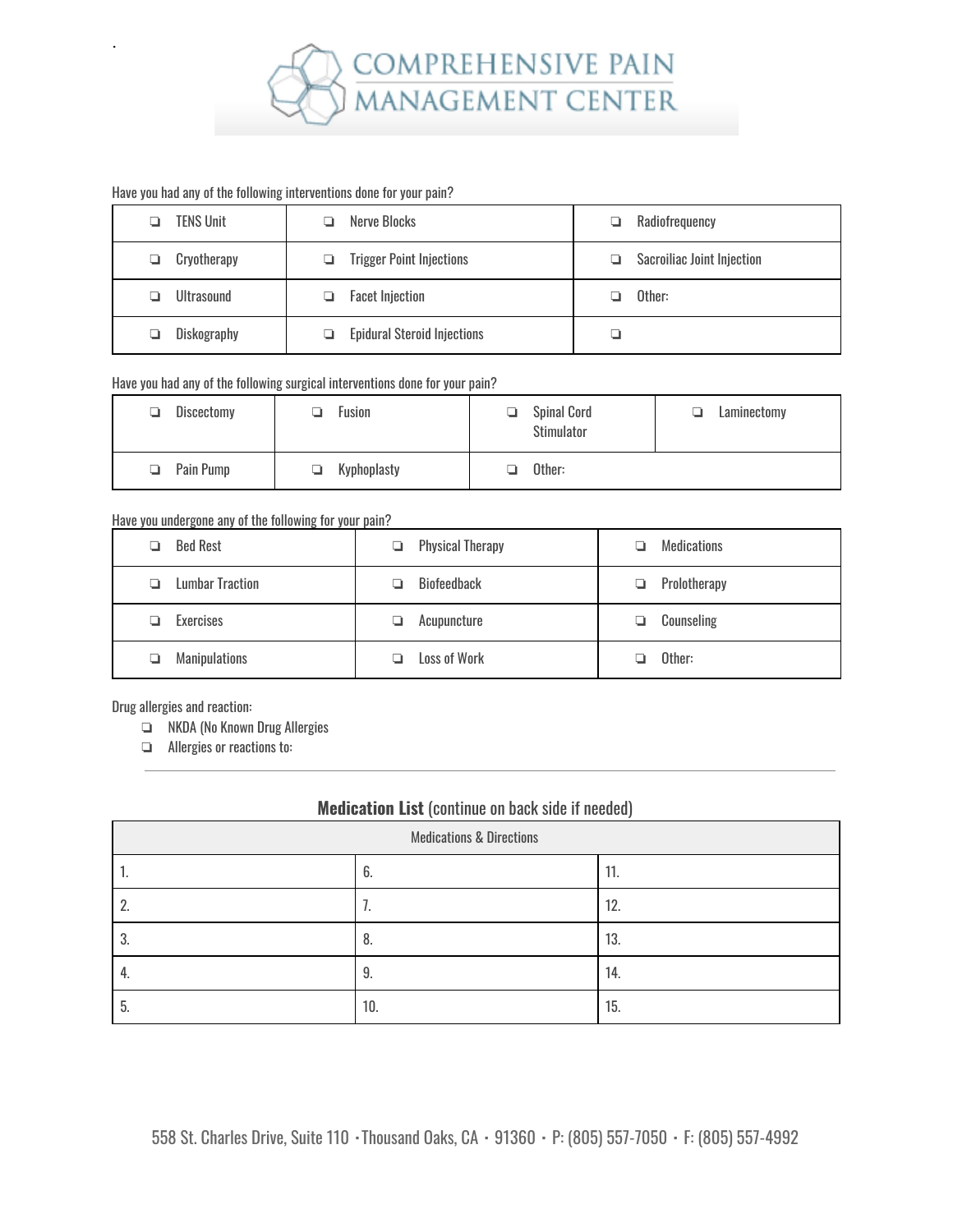

# **Past Medical History**

| List all medical problems | <b>Treating Physician</b> |
|---------------------------|---------------------------|
|                           |                           |
| ٠.                        |                           |
| 3.                        |                           |
| 4.                        |                           |
| . ს                       |                           |

# **Past Surgical History**

| List all surgeries | -<br>Surgeon | <b>Surgery Date</b> |
|--------------------|--------------|---------------------|
|                    |              |                     |
| <u>L.</u>          |              |                     |
| 3.                 |              |                     |
| 4.                 |              |                     |
| ხ.                 |              |                     |

**Social History**

Any use of tobacco? What type and for how long?

.

Any use of alcohol? What kind and for how long?

Any use of recreational drugs? What kind and for how long? If yes, please include if you've joined any recovery programs. If in recovery, please include how long.

# **Family History**

| List all family medical problems |                        |  |  |  |  |  |  |
|----------------------------------|------------------------|--|--|--|--|--|--|
| <b>Relation</b>                  | <b>Medical Problem</b> |  |  |  |  |  |  |
|                                  |                        |  |  |  |  |  |  |
|                                  |                        |  |  |  |  |  |  |
|                                  |                        |  |  |  |  |  |  |
|                                  |                        |  |  |  |  |  |  |
|                                  |                        |  |  |  |  |  |  |

558 St. Charles Drive, Suite 110 · Thousand Oaks, CA · 91360 · P: (805) 557-7050 · F: (805) 557-4992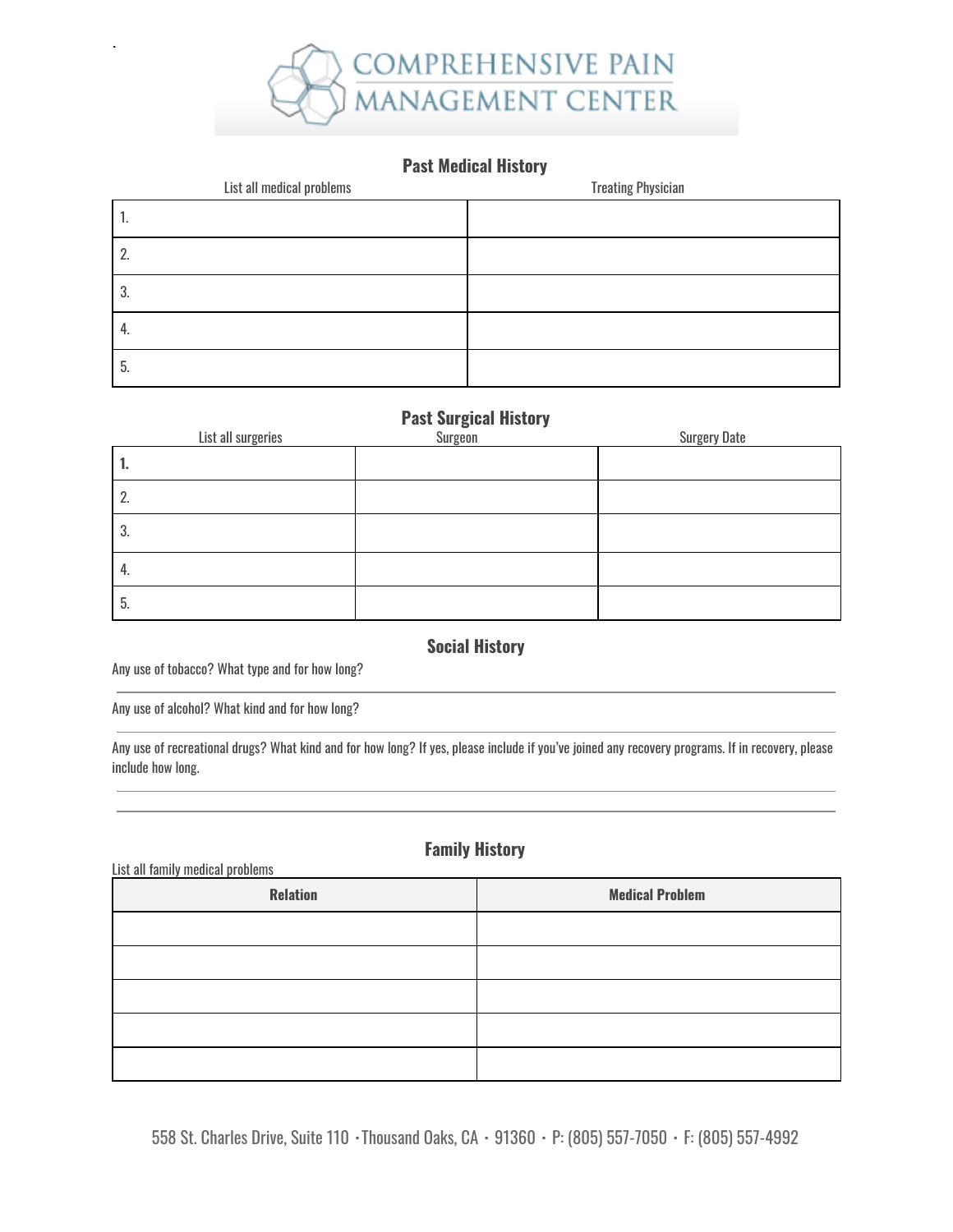

Patient Name: Date:

.

How much does your chronic pain limit your abilities to perform these activities?

#### PHYSICAL ACTIVITIES- Lower body

| Walking                                                     |                              |        |                           |        |            |        |          |  |  |
|-------------------------------------------------------------|------------------------------|--------|---------------------------|--------|------------|--------|----------|--|--|
| ❏                                                           | Not at all                   | О      | Mildly                    | ❏      | Moderately | ❏      | Severely |  |  |
| <b>Climbing stairs</b>                                      |                              |        |                           |        |            |        |          |  |  |
| $\Box$                                                      | Not at all                   | ❏      | Mildly                    | ❏      | Moderately | ❏      | Severely |  |  |
| <b>Bending</b>                                              |                              |        |                           |        |            |        |          |  |  |
| Q                                                           | Not at all                   | ❏      | Mildly                    | ❏      | Moderately | $\Box$ | Severely |  |  |
| PHYSICAL ACTIVITIES-Upper body<br><b>Carrying groceries</b> |                              |        |                           |        |            |        |          |  |  |
| $\Box$                                                      | Not at all                   | ❏      | Mildly                    | $\Box$ | Moderately | ❏      | Severely |  |  |
| <b>Reaching above</b>                                       |                              |        |                           |        |            |        |          |  |  |
| $\Box$                                                      | Not at all                   | $\Box$ | Mildly                    | ❏      | Moderately | ❏      | Severely |  |  |
| <b>Turning your head</b>                                    |                              |        |                           |        |            |        |          |  |  |
| Q                                                           | Not at all                   | ❏      | Mildly                    | $\Box$ | Moderately | ❏      | Severely |  |  |
|                                                             |                              |        | PERSONAL & HOUSEHOLD CARE |        |            |        |          |  |  |
| <b>Bathing or dressing</b>                                  |                              |        |                           |        |            |        |          |  |  |
| Q                                                           | Not at all                   | ❏      | Mildly                    | ❏      | Moderately | ❏      | Severely |  |  |
|                                                             | Getting in and out of bed    |        |                           |        |            |        |          |  |  |
| Q                                                           | Not at all                   | О      | Mildly                    | $\Box$ | Moderately | ❏      | Severely |  |  |
|                                                             | Performing housework         |        |                           |        |            |        |          |  |  |
| Q                                                           | Not at all                   | ❏      | Mildly                    | ❏      | Moderately | ❏      | Severely |  |  |
|                                                             | <b>Concentrating at work</b> |        | <b>WORK</b>               |        |            |        |          |  |  |
| o                                                           | Not at all                   | ❏      | Mildly                    | $\Box$ | Moderately | ❏      | Severely |  |  |
| <b>Working with hands</b>                                   |                              |        |                           |        |            |        |          |  |  |
| Q                                                           | Not at all                   | ❏      | Mildly                    | ❏      | Moderately | ❏      | Severely |  |  |
|                                                             | Performing tasks at work     |        |                           |        |            |        |          |  |  |
| $\Box$                                                      | Not at all                   | $\Box$ | Mildly                    | ❏      | Moderately | ❏      | Severely |  |  |
| <b>SOCIAL ACTIVITIES</b><br>Visiting family & friends       |                              |        |                           |        |            |        |          |  |  |
|                                                             |                              |        |                           |        |            |        |          |  |  |
| $\Box$                                                      | Not at all                   | ❏      | Mildly                    | ❏      | Moderately | ❏      | Severely |  |  |
| Getting out of house                                        |                              |        |                           |        |            |        |          |  |  |
| $\Box$                                                      | Not at all                   | ❏      | Mildly                    | ❏      | Moderately | ❏      | Severely |  |  |
| <b>Pursuing hobbies &amp; friends</b>                       |                              |        |                           |        |            |        |          |  |  |
| О                                                           | Not at all                   | О      | Mildly                    | ❏      | Moderately | $\Box$ | Severely |  |  |

558 St. Charles Drive, Suite 110 · Thousand Oaks, CA · 91360 · P: (805) 557-7050 · F: (805) 557-4992